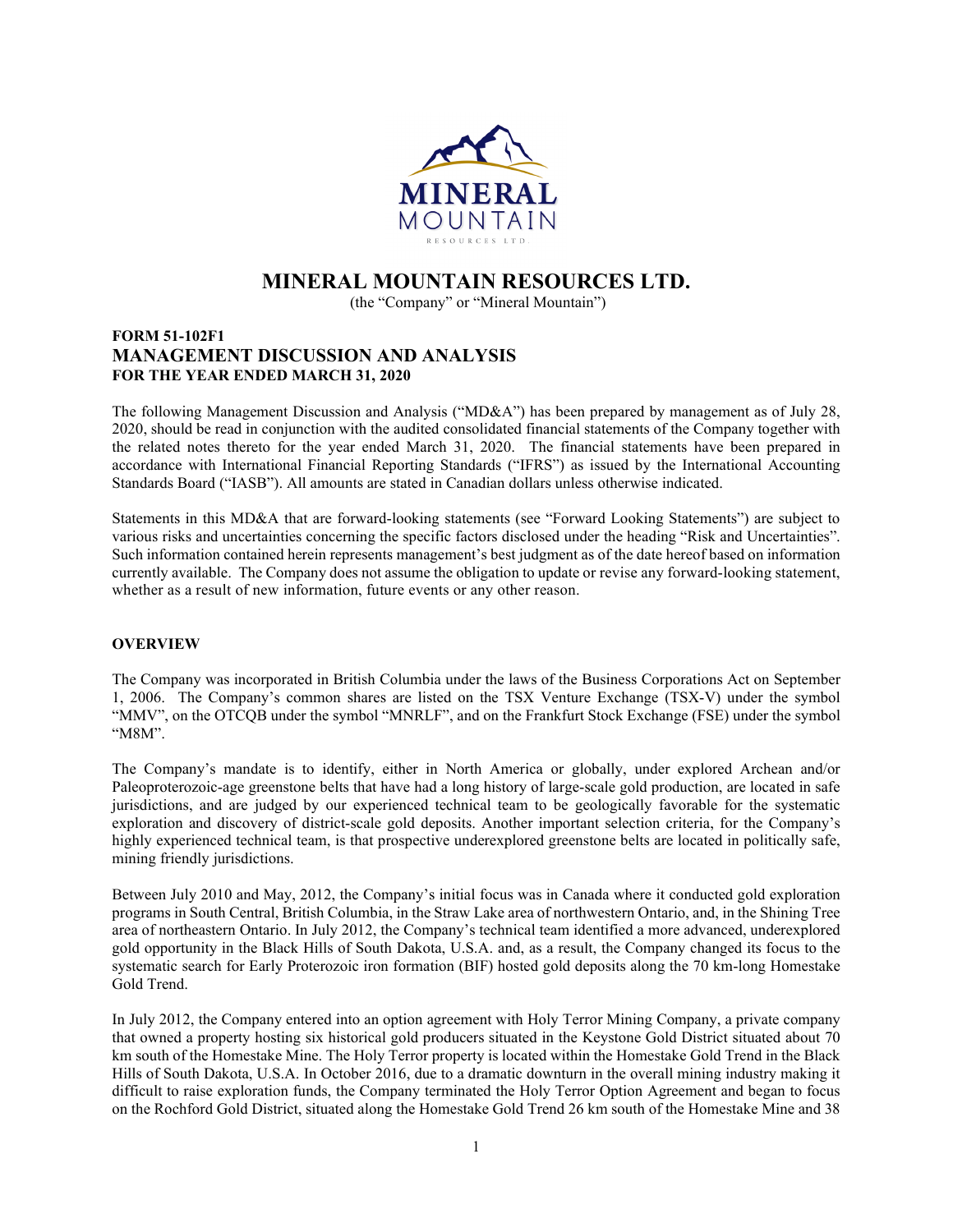km north-northeast of the Holy Terror Project. In all three areas, Homestake Mine, Rochford and Holy Terror, hydrothermal gold mineralization is hosted exclusively in altered and sheared iron formation and produced preferentially from fold structures locally known at the Homestake Mine as "Ledges". Beginning in the fall of 2012, the Company began a program of considerable land consolidation in the Rochford Gold District, by physical claim staking and by mineral property purchases. Coincidentally, the Company systematically acquired a large-scale comprehensive database for the entire Rochford District from 2013 to 2016. In early 2013, the Company completed a high resolution airborne EM and Mag survey (HeliTEM) covering the Company's entire Rochford area land package totaling over 7,500 acres and covering over 30 sq. mi.. Based on the Company's research and it's comprehensive database, Mineral Mountain's technical team concluded that the Rochford District had geological characteristics that were similar to the Homestake Mine host rocks and was vastly under-explored employing modern technology. Following 3D modelling of the Company's airborne survey, three unusually large magnetic bodies associated with gold-hosted banded iron fromation (BIF) were highlighted trending through the Rochford District. Each of the three magnetic bodies were considered to be potential sizeable Homestake-style gold targets. The largest magnetic body of the three coincided with the Standby Mine which occurs in a folded plunging syncline. The intersection of the regional structure, the Homestake Gold Trend, and the highly deformed and hydrothermally altered iron formation unit hosting the Standby Mine deposit was interpreted to be a strong Homestake-style gold target that warranted a core drilling program. A 9-hole Phase 1 drilling program totaling 2,937 meters was completed between February, 2018 and October, 2018. Eight of the nine drill holes intersected Homestake-style gold mineralization across widths of up to 30 meters within the East Limb Structure (Standby Shear Zone) to a vertical depth of 500 meters.

Between October 2019 and March, 2020, the Company completed a 7-hole Phase 2 drill program totaling 2,551.35 meters. In September 2019, the Company exercised it's option to purchase the Standby Mine patents by making the final option payment and now owns 100% of the property subject to a 2% NSR.

On March 30, 2020, the Company announced its COVID-19 initiatives that the Company is complying with governmental orders and advice, and internal company protocols on travel restrictions, social distancing, and allowable business activities during the ongoing COVID-19 pandemic in order to keep Company personnel, contractors and local community contacts safe during this uncertain period. Management will continue to assess the timing of when active drilling and fieldwork can be resumed. Currently, all Company personnel are working remotely but in regular voice and data communications as the Company progresses the compilation and targeting.

Subsequent to March 31, 2020, the Company issued 534,200 common shares at \$0.25 per share upon the exercise of warrants for proceeds of \$133,550.

#### **Standby Gold Project (2012 –2020)**

# **Note: In previous management discussions and analysis, the Standby Gold Project was previously referred to as the "Rochford Gold Project" or "Rochford Project". The project name was changed to avoid confusion with the Rochford Gold District.**

As part of the Company's extensive research and geological assessment of the local area's unique gold potential along the Homestake Gold Corridor, the Company's technical team identified the Rochford Gold District in late 2012 to be a highly prospective, under-explored Paleoproterozoic greenstone belt that, based on recent studies, was considered to have the strong potential to discover other Homestake-style gold hosted iron formation deposits. While conducting field traverses in the Rochford area, the team found that, due to the downturn in the mining industry, a number of past gold producers were open for claim staking and, as a result, a contiguous segment of the Homestake Gold Corridor hosting several historical small high grade gold producers were consolidated by Mineral Mountain. In all, over 7,500 acres were staked as unpatented mineral claims by the Company in the Rochford District and an Option to Purchase the Standby Mine patents was made.

The Rochford Gold District is located 27 kilometers (16 miles) south of the Homestake Mine and is situated along the northwest-southeast trending Homestake Gold Trend which has been traced by mapping for about 70 km (44 miles) in length. Consistent with the Company's mandate, the Rochford District was determined to have a remarkably similar geological environment to the Homestake Mine area. Through due diligence by the Company's technical team, it was determined that the Rochford Gold District had not been the focus of systematic exploration by either major gold producers or by junior mining companies since 1997. In fact, the most serious exploration for gold occurred between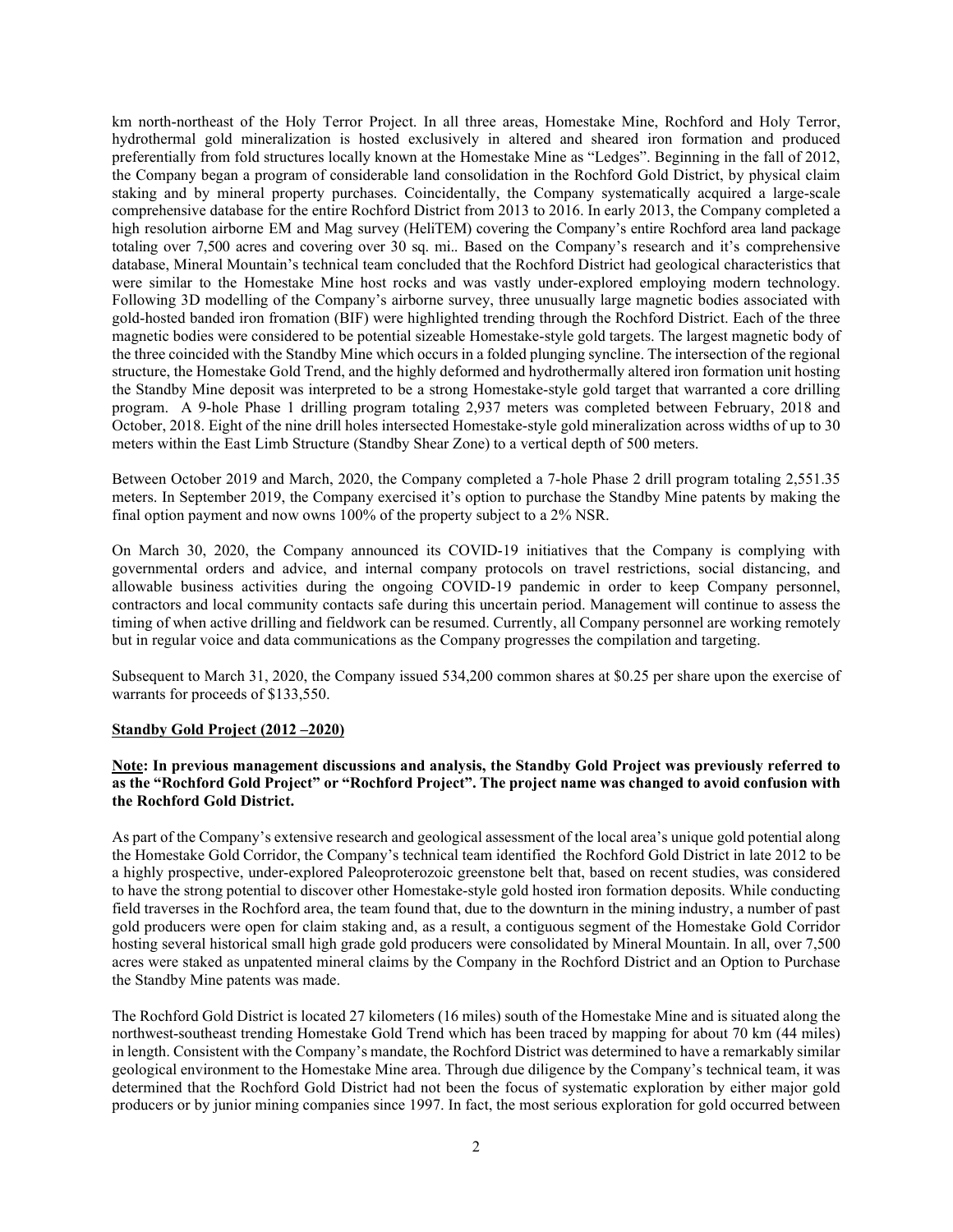1986 and 1989. Historically, land tenure in the area was fragmented with multiple property owners and, as a result, was never consolidated by past explorers. During the last positive gold cycle the mining industry experienced between 2004 and 2010, exploration in the Rochford District was sporadic and not concentrated. As a result, compared to other global prospective greenstone belts, this district remained largely under-explored primarily because modern exploration techniques, in general, were not employed along the Homestake Gold Trend.

In the fall of 2012 and early 2013, the Company began an aggressive program of land consolidation in the Rochford District initially acquiring, by professional claim staking, a total of 289 unpatented mineral claims covering a number of historical gold producers associated with folded banded iron formation (BIF). Subsequently, in February 2013, the Company conducted a low level, high resolution helicopter-borne HeliTEM magnetic and electromagnetic survey covering a 30 sq. km area encompassing the Company's 289 unpatented mineral claims and a broader area covering the most prospective portion of the Rochford greenstone belt. The survey was able to trace multiple sub-parallel bands of iron formation, similar to those hosting the Homestake Mine (which produced over 43 million ounces of gold over a 125 year-period) trending through the project area in a northeast southwest direction, some of which were not exposed on surface.

Following a field assessment of the airborne magnetic and electromagnetic trends and a search of the local mineral titles and ownership, the Company launched an aggressive program of additional land consolidation, entering into an option to purchase agreement for the historical Standby Mine patents and acquiring the most comprehensive database ever assembled for the Rochford Gold District. With the discovery of the Homestake Mine in 1875, a major staking rush took place along the entire Homestake Gold Trend, a distance of approximately 70 kms. The Rochford Gold District was blanketed by multiple land holders and ownership along the belt was very fragmented. Beginning in late 2012, the Company, for the first time, consolidated the most prospective land and mineral rights in the Rochford District and assembled the comprehensive database assembled for the Rochford District. The database included historical diamond drilling completed by six major gold companies estimated to exceed \$US 20 million in historical exploration costs.

On March 1, 2016, the Company announced the purchase of two (2) strategically located gold properties totaling 19 unpatented lode mineral claims totaling 380 acres (152 hectares) from BHB Partners, the South Standby and the Cochrane South properties. As well, the Company assembled a comprehensive database consisting of over \$US 20 million in historical exploration costs completed by six major gold companies. On June 22, 2016, the Company staked an additional 37 unpatented lode mineral claims totaling 606 acres (242 hectares) south of the South Standby property acquired from BHB Partners. The claims were staked to provide better coverage along the 5.5 km long Standby-South Standby-Lookout Mine structural corridor. On September 2, 2016, the Company signed an Option to Purchase agreement on the historical Standby Mine property consisting of nine (9) contiguous patent claims totaling 67.45 acres (27 hectares). In September 2019, the Company completed the Option to Purchase Agreement thus owning 100% of the Standby patents. In October 2016, the Company purchased a proprietary digital database generated from core diamond drilling that was conducted by Homestake Mining Company between 1967 and 1988, and never before released to the public. The proprietary digital database consisted of 71 diamond drill holes totaling 22,393 meters of which 17 holes totaling 14,723 meters were drilled on the Standby Mine Property.

Between the period from January to June 30, 2017, the Company engaged the services of Earthscan Geoscience, a consulting group specializing in the compilation of the recently acquired comprehensive database. Since the data acquired was from multiple sources and from different generations, Earthscan Geoscience was able to get the data into a workable digital format compatible with several modern software programs. On May 2, 2017, the Company was issued EXNI permit 427 to drill 10,000 meters to define the down plunge extension of the Standby Mine gold deposit and was granted a water use permit for drill testing purposes. A diamond drill contract to drill 3,000 meters consisting of a minimum of 9 holes was signed with First Drilling, a Colorado based drill firm, in October 2017.

From February 11th, 2018 through to end of March, 2018 the Company completed 3 of the planned 9 drill holes on the Standby Mine patents totaling 1,322 meters, All three drill holes tested the upper 320 meters of the East Limb Structure. The drill program was voluntarily halted due to degrading road conditions due to spring thawing. Following the upgrading of the access road, drilling resumed on June 4, 2018. Between that period and August  $7<sup>th</sup>$ , 2018, the Company completed an additional three (3) holes for a grand total of 2,155 meters drilled to date. Finally, between August 8<sup>th</sup> and September 5<sup>th</sup>, 2018, the Company completed an additional 3 holes totaling 782 meters. In all, 9 drill holes totaling 2,937 meters were completed in Phase 1. Based on the positive results recorded in Phase 1, the Company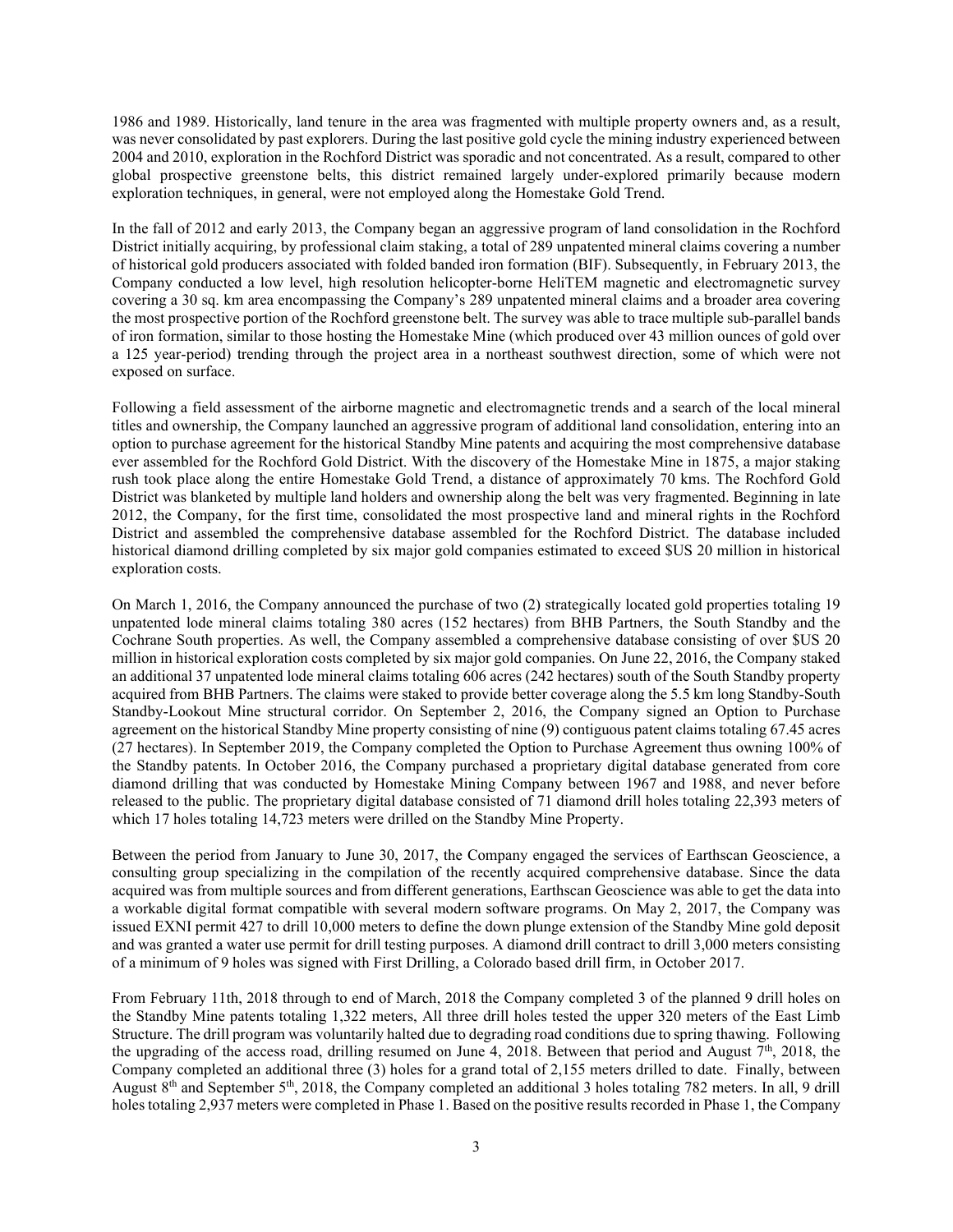developed a plan to drill a 1600 meter long "trunk hole" down plunge along the East Limb Structure to drill test two historical gold zones previously intersected by Homestake Mining between 1986 and 1987. The deepest gold zone to be tested was at about a 1,000 m veritcal depth. Directional drilling techniques and drill rig capable of drilling to 2800 m depths was used for Phase 2. To accomplish the deep drill testing, a total of 4,000 meters of drilling was planned for Phase 2. In September / October 2019, the Company recently closed a non-brokered private placement and raised an aggregate of \$2,409,130.

The Phase 2 drill program was intiated on September 27, 2019 with the "trunk hole" (ST19-011) attaining a down plunge total depth of 1050 m. ST19-011 was terminated in early December 2019 due to difficulties in maintaining the desired dip and angle of this hole. A second hole, ST19-012, was drilled to test the down dip extension of Target #1 prior to the holiday period. Drilling was halted on December 18<sup>th</sup>, 2019 and from October 2019 through to March 2020 a total of 2,551.35m were completed.

As of the date of this report, the Company controls a 100% interest in 458 unpatented lode mineral claims totaling 7,448.36 acres (3,014.25) hectares in the Rochford District and nine (9) patented claims totaling 67.45 acres (27 hectares) for a grand total of 7515.81 acres owned by the Company in the Rochford District.

# **MINERAL EXPLORATION ACTIVITIES**

#### **Standby Gold Project, Black Hills of South Dakota**

The Rochford Gold District is situated within the Homestake Gold Trend 27 kilometers (16 miles) south-southwest of the Homestake Mine, one of the largest gold producers in North American history and the largest iron formationhosted gold deposit of its kind in the world. The Company's experienced technical team concluded that, the Homestake Mine and the Rochford District were remarkably similar in host rock composition, structural style, metamorphic grade, and gold mineralization concluding that the Rochford District had the potential to contain more than one economic gold deposit. More than 45,000,000 ounces of gold have been produced from the Black Hills, with the majority from the world famous Homestake Mine (~43,000,000 ounces of Au) in Lead, South Dakota.

In late 2012, the Company acquired a significant presence in the Rochford District by staking 289 unpatented mineral claims totaling 4,474 acres (1,810 hectares) covering a 7 km by 2 km segment. The claims were staked to cover 9 historical past high grade gold producers.

Between February and March, 2013, the Company completed a HeliTEM electromagnetic and magnetic airborne geophysical survey over the Standby Project area totalling 977.4 line km. Following further research, due diligence and numerous site visits to the Rochford District, in October 2015, the Company purchased two strategically located gold properties totaling 19 unpatented mineral claims and a comprehensive database that was never previously disclosed consisting of over \$US 20 million in historical exploration (primarily diamond drill results) from BHB Partners, a US based private group of geologists. The database and two gold properties were purchased for 4 million post-consolidated shares of the Company and no cash payment.

In mid-March, 2016, the Company increased its landholdings in the Rochford District by staking an additional 37 unpatented mineral claims to provide better coverage along the Standby Mine-South Standby-Lookout Mine 5.5 km long structural corridor. By mid-March, the Company had assembled a total of 345 unpatented mineral claims totaling 5,447 acres (2,204 hectares).

On September 12, 2016, the Company signed an exploration agreement with an option to purchase a 100-% interest in the historic Standby Mine property, a "turn of the century" high grade gold producer located in Pennington County and consisting of 9 contiguous patent claims totaling 67.45 acres. Gold mineralization at the Standby Mine is hosted in a synclinally folded, southeasterly plunging gold-hosted iron formation geologically similar to the Ledge-type deposits developed at the Homestake Mine. The Company also increased its landholdings in the Rochford District by staking an additional 113 unpatented mineral claims along the Standby Mine-South Standby-Lookout Mine. By end of March 2017, the Company had assembled a total of 458 unpatented mineral claims totaling 7,291 acres (2,951 hectares).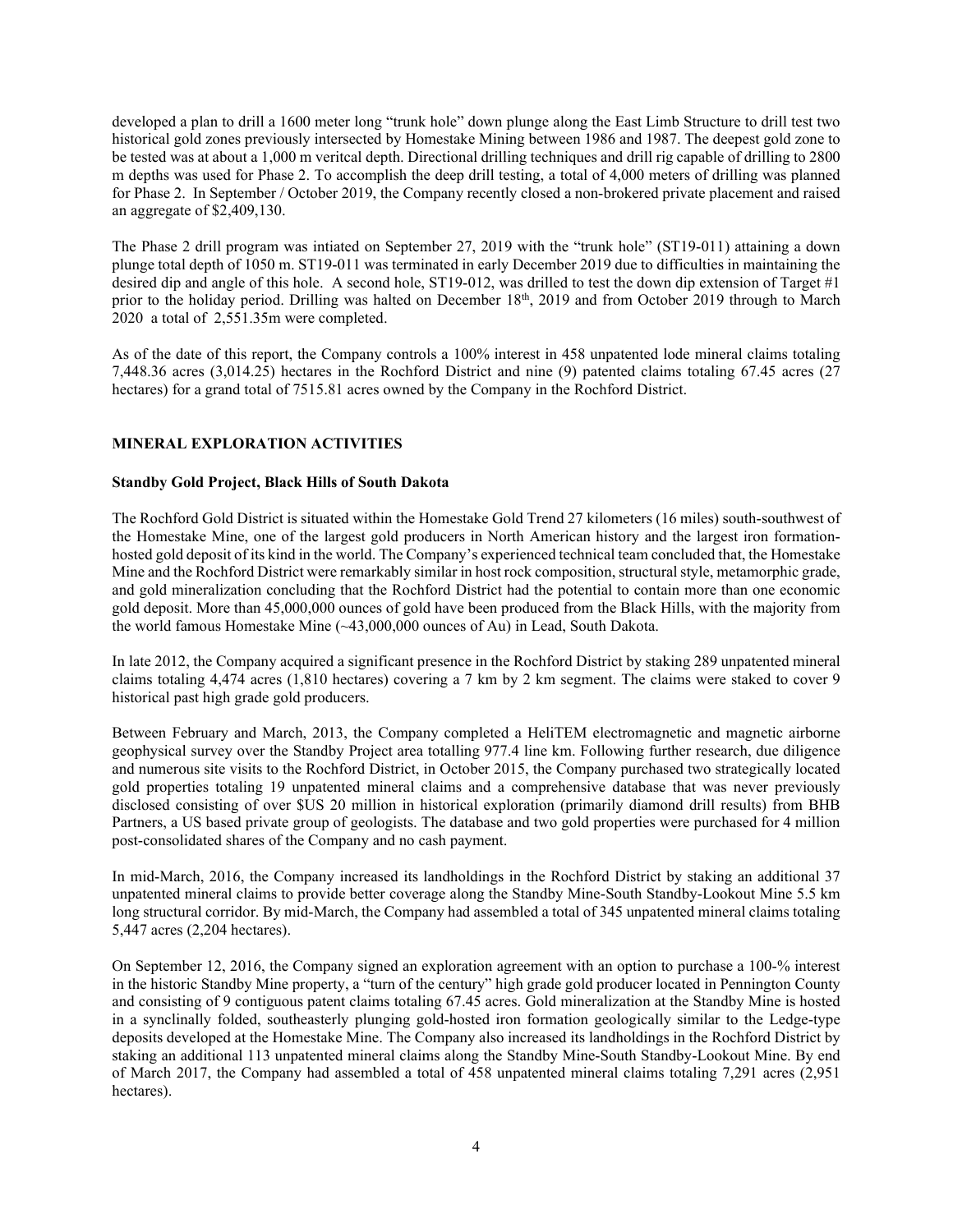In April 2017, the Company engaged to services of Condor Geophysical Consulting based in Colorado, USA to conduct a Geo Interpretation of the magnetic data and a geophysical assessment of the airborne survey flown for the Company by Fugro in 2013. A final report was received from Condor in September 2017. In addition, the Company engaged the services of FMG Engineering, a local consulting firm based in Rapid City to assist the company to apply for drill permits on both the Standby Mine patented and on the Company's 100% owned unpatented claims located immediately south of the Cochrane gold deposit.

In October 2017, the Company signed a drilling contract with First Drilling, a Colorado-based drill contractor, to drill up to 12 holes on the Standby Mine patents. On February 11, 2018, drilling began and by September 5, 2018 nine holes of the planned twelve holes totaling 2,937 meters were completed. The deepest hole in Phase 1 tested the East Limb Structure to about 500 meters below the Standby Mine workings. Phase 1 drill results confirmed that the 30 meter wide sheared banded iron formation that hosts the Standby Mine deposit is open down plunge below 500 meters TVD and that the gold mineralization had similar characteristics to the Homestake Mine ledges.

In September 2019, the Company completed the purchase of the Standby Mine patents totaling 67.45 acres.

The annual rental fees payable to the South Dakota Bureau of Land Management (BLM) for all of the Company's land holdings in the Rochford District were paid in August 2019, assuring the claim package is in good standing until September 1, 2020.

Between October 2019 and March 20, 2020, the Company completed 7 holes totaling 2,551.35 meters designed to extend the Standby Mine gold zone down plunge below a vertical depth of 400 meters.

# **Qualified Person**

The technical contents in this document have been reviewed and approved by Nelson W. Baker, P.Eng., a qualified person as defined by National Instrument (NI) 43-101.

# **SELECTED ANNUAL INFORMATION**

The following table sets out selected financial information for the Company which has been derived from the Company's audited financial statements for the fiscal years ended March 31, 2020, 2019, and 2018.

|                                                                           | <b>Fiscal 2020 (\$)</b> | <b>Fiscal 2019 (\$)</b> | <b>Fiscal 2018 (\$)</b> |  |
|---------------------------------------------------------------------------|-------------------------|-------------------------|-------------------------|--|
|                                                                           |                         |                         |                         |  |
| Revenues                                                                  | -                       | -                       |                         |  |
| Income (loss) from continuing<br>operations                               | (1,435,476)             | (1,000,091)             | (1,514,819)             |  |
| Net income (loss)                                                         | (1,435,476)             | (1,000,091)             | (1,514,819)             |  |
|                                                                           |                         |                         |                         |  |
| Income (loss) from continuing<br>operations per share - basic and diluted | (0.02)                  | (0.01)                  | (0.03)                  |  |
| Net loss (loss) per share - basic and<br>diluted                          | (0.02)                  | (0.01)                  | (0.03)                  |  |
| Total assets                                                              | 9,889,381               | 6,359,045               | 6,898,024               |  |
| Total non-current liabilities                                             | -                       | -                       |                         |  |
| Dividends                                                                 | -                       |                         |                         |  |

Factors That Affect the Comparability of the Annual Financial Data Disclosed Above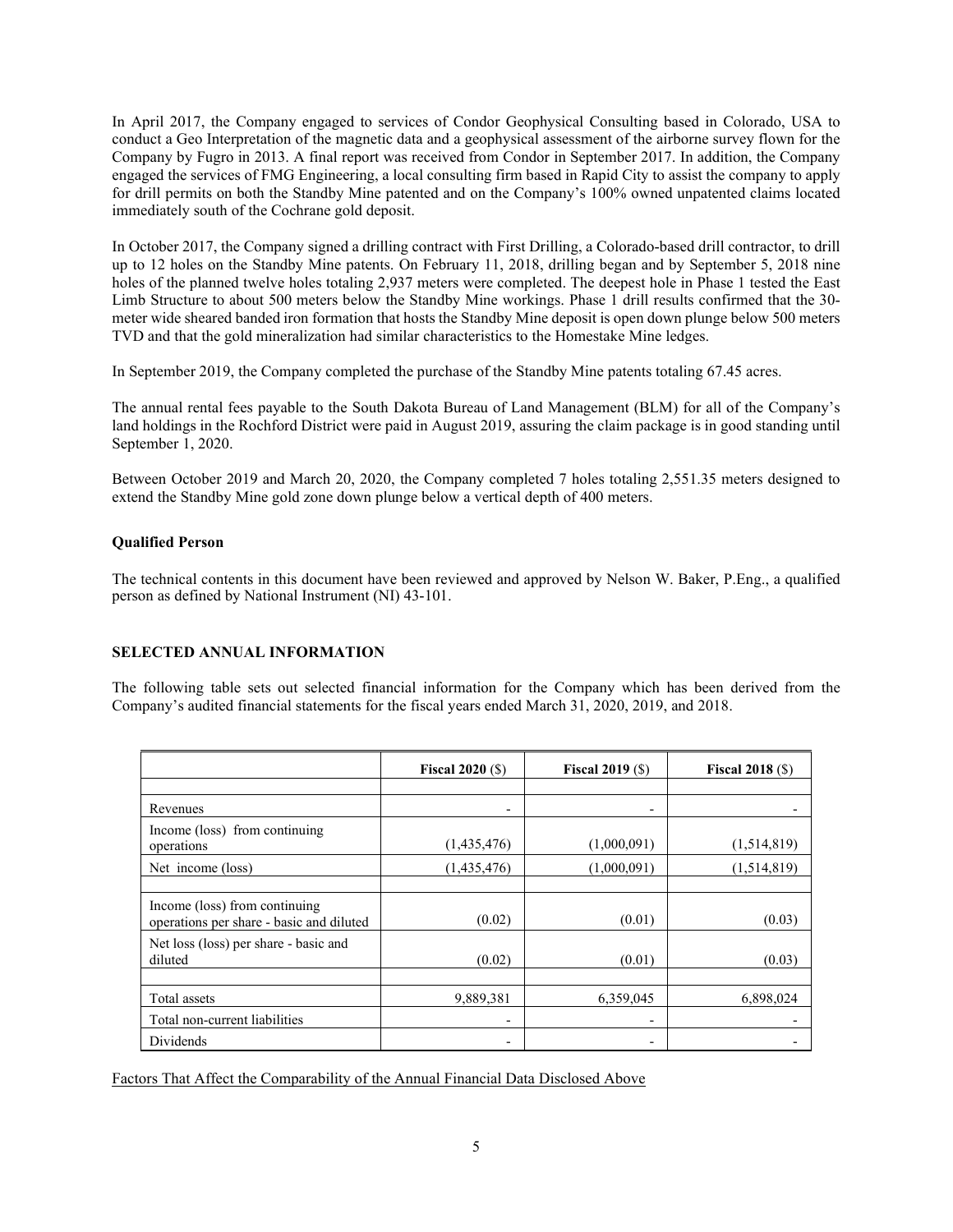Net losses for the years ended March 31, 2020, 2019, and 2018 were \$1,435,476, \$1,000,091, and \$1,514,819, respectively. The general operating expenses excluding share-based payment expenses (2020 - \$921,473, 2019 - \$875,702, 2018 - \$962,482) are generally consistent for the last three fiscal years. The increase in total assets in fiscal 2020 was due to equity financings completed in the year for net proceeds of \$3,992,728.

# **DISCUSSION OF OPERATIONS**

The Company is an exploration stage company and has no operating revenue. Expenditures related to mineral exploration and evaluation assets are capitalized. During the year ended March 31, 2020, the Company incurred \$313,384 (2019 - \$232,104) in acquisition and property claim maintenance costs and \$3,016,374 (2019 - \$1,196,693) in exploration expenditures. The details of the mineral expenditures are included in the note 7 to the consolidated financial statements.

During the year ended March 31, 2020, the Company reported a net loss of \$1,435,476 compared to a net loss of \$1,000,091 incurred in the year ended March 31, 2019. The loss in the fiscal 2020 relates primarily to general operating expenses of \$1,467,427 (2019 - \$1,058,882) and foreign exchange loss of \$69,343 (2019 - gain of \$1,314), partially mitigated by gain on reversal of accounts payable of \$101,000 (2019 - \$54,589).

The general operating expenses excluding share-based payment expenses for the year ended March 31, 2020 were \$921,473 (2019 - \$875,702). The increase in general operating expenses was mainly due to the increase in exploration and financing activities in fiscal 2020. Some of the significant expense items are summarized as follows:

- Consulting fees of \$109,824 (2019 \$95,100) relate to fees to contract consultants for corporate and general geological consulting work.
- Depreciation of \$52,621 (2019 \$1,895) includes depreciation of the right-of-use asset of \$48,351 (2019 \$nil) on office lease as a result of the adoption of the new IFRS 16, Leases, in the current year. The rent payments were charged as a reduction to lease liability and thus rent expenses of \$44,922 were significantly lower in fiscal 2020 (2019 - \$101,687).
- Interest expenses of  $$19,397$  (2019  $$10,278$ ) include  $$9,157$  (2019  $$nil$ ) of accretion of lease liability,  $$9,040$ (2019 - \$10,222) of interest on trade payables, and \$1,200 (2019 - \$56) of loan interest.
- Management fees of \$324,000 (2019 \$324,000) relate to fees to the Company's management team. The Company has entered into four consulting agreements with a director and three companies controlled separately by two directors and an officer of the Company for management and corporate financial consulting services. The total monthly fee for these management agreements is \$27,000 (2019 - \$27,000)
- Media and news dissemination of \$87,451 (2019 \$35,978) include costs of marketing firms, media events and publications, news dissemination and promotional materials and have increased from the comparative period due to increased promotion activities.
- Professional fees of \$94,649 (2019 \$122,081) are comprised of \$19,196 (2019 \$45,931) for legal and \$75,453 (2019 - \$76,150) for accounting and audit related costs.

Share-based payment expenses of \$545,954 (2019 - \$183,180), a non-cash charge, are the estimated fair value of the stock options were vested during the period. The Company used the Black-Scholes option pricing model for the fair value calculation.

# **SUMMARY OF QUARTERLY RESULTS**

The following table sets forth selected unaudited financial information for the Company's eight most recent quarters ending with the last quarter for the three months ended on March 31, 2020.

| For the Three Months Ending |                    |  |
|-----------------------------|--------------------|--|
| <b>Fiscal 2020</b>          | <b>Fiscal 2019</b> |  |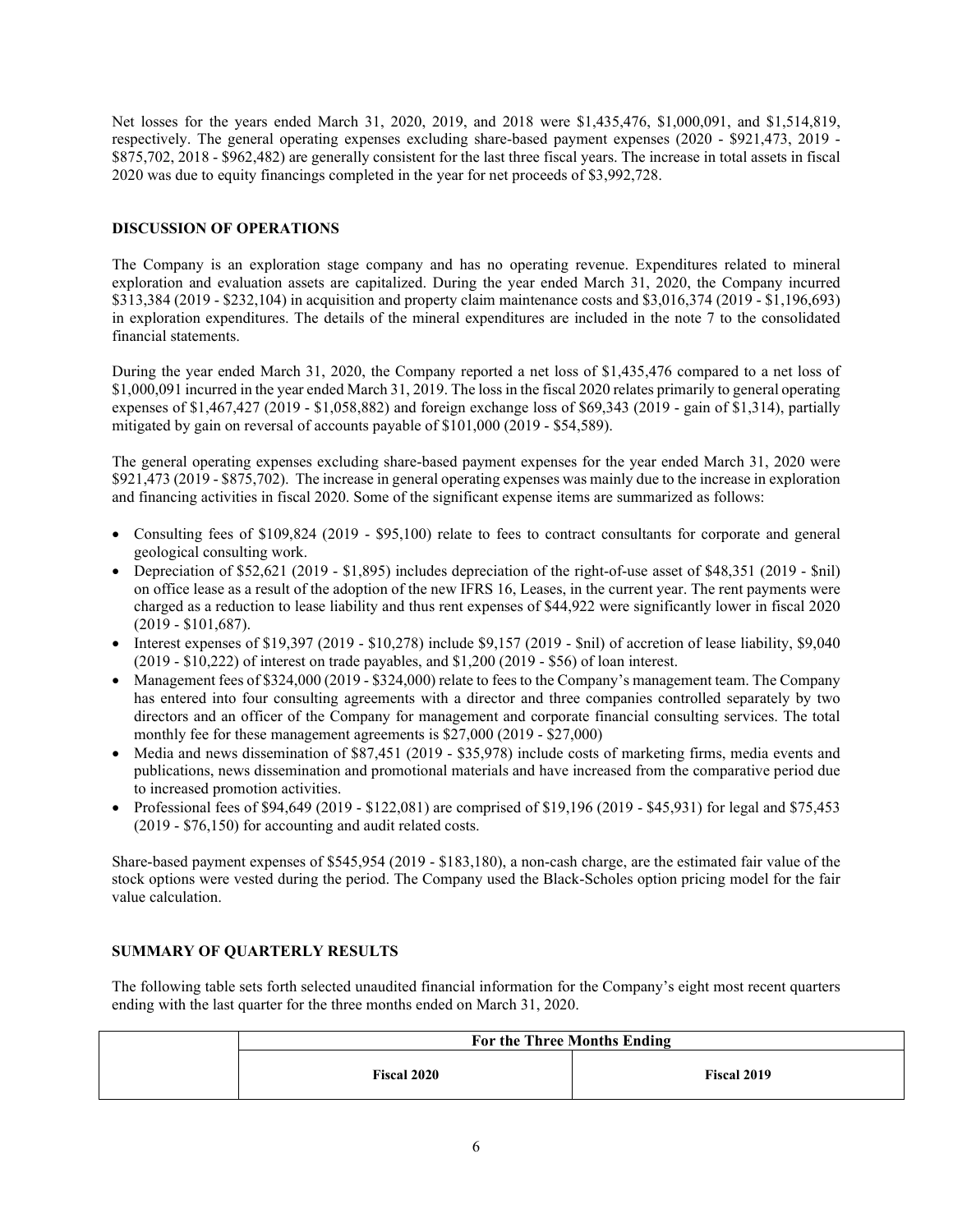|                                                                                 | Mar. 31,<br><b>2020</b>  | Dec. 31,<br>2019         | Sept. 30,<br>2019        | Jun. 30,<br>2019         | Mar. 31,<br>2019 | Dec. 31,<br>2018 | Sept. 30,<br>2018        | Jun. 30,<br>2018 |
|---------------------------------------------------------------------------------|--------------------------|--------------------------|--------------------------|--------------------------|------------------|------------------|--------------------------|------------------|
|                                                                                 | <b>(\$)</b>              | <b>(\$)</b>              | <b>(\$)</b>              | (S)                      | <b>(\$)</b>      | <b>(\$)</b>      | <b>(S)</b>               | <b>(S)</b>       |
|                                                                                 |                          |                          |                          |                          |                  |                  |                          |                  |
| Total revenues                                                                  | $\overline{\phantom{a}}$ | $\overline{\phantom{a}}$ | $\overline{\phantom{a}}$ | $\overline{\phantom{a}}$ | -                | -                | $\overline{\phantom{a}}$ |                  |
| Income (loss) from<br>continuing operations                                     | (436, 280)               | (545, 522)               | (215, 257)               | (238, 417)               | (182, 052)       | (197, 346)       | (226, 476)               | (394, 217)       |
| Net income (loss)                                                               | (436, 280)               | (545, 522)               | (215, 257)               | (238, 417)               | (182, 052)       | (197, 346)       | (226, 476)               | (394, 217)       |
|                                                                                 |                          |                          |                          |                          |                  |                  |                          |                  |
| Income (loss) from<br>continuing operations<br>per share - basic and<br>diluted | (0.01)                   | (0.01)                   | (0.00)                   | (0.00)                   | (0.00)           | (0.00)           | (0.00)                   | (0.01)           |
| Net income (loss) per<br>share - basic and<br>diluted                           | (0.01)                   | (0.01)                   | (0.00)                   | (0.00)                   | (0.00)           | (0.00)           | (0.00)                   | (0.01)           |

#### **FOURTH QUARTER**

In the fourth quarter ended March 31, 2020 the Company incurred a net loss of \$436,280 (2019 - \$182,052). The current period's loss was mainly caused by general operating expenses of \$470,300 (2019 - \$240,379) and foreign exchange loss of \$67,055 (2019 - gain of \$3,678), partially mitigated by gain on reversal of accounts payable of \$101,000 (2019 - \$54,589). The general operating expenses excluding share-based payment expenses for the quarter ended March 31, 2020 were \$470,300 (2019 - \$240,379). Factors affecting the loss for the current quarter are similar to those explained under the "Discussion of Operations" Section.

#### **LIQUIDITY AND CAPITAL RESOURCES**

As at March 31, 2020, the Company had a cash balance of \$130,475, an increase of \$116,482 from the cash balance of \$13,993 on March 31, 2019. The Company spent \$1,223,783 (2019 - \$665,772) in operating activities. Cash expended in investing activities include \$2,560,204 (2019 - \$1,408,319) on its mineral exploration project and \$11,791 (2019 - \$nil) in purchase of equipment. During the year ended March 31, 2020, the Company received net proceeds of \$3,992,728 (2019 - \$142,250) from issuance of common shares, repaid \$35,000 of related party loans and pay \$45,468 (2019 - \$nil) on lease liability.

The Company had working capital deficiency of \$888,585 as at March 31, 2020 compared to working capital deficiency of \$806,130 as at March 31, 2019.

Management estimates that the general operating costs, excluding share-based payments expense, for the next 12 months will be approximately \$1,300,000. At present, the Company does not have sufficient capital resources to meet its anticipated operating and capital requirements for the next 12 months. Subsequent to March 31, 2020, the Company issued 381,700 common shares at \$0.25 per share upon the exercise of warrants for proceeds of \$95,425. The Company will continue to monitor the current economic and financial market conditions and evaluate their impact on the Company's liquidity and future prospects.

#### Going Concern

The Company is an exploration stage company. At present, the Company's operations do not generate cash flow and its financial success is dependent on management's ability to discover economically viable mineral deposits. The mineral exploration process can take many years and is subject to factors that are beyond the Company's control. In order to continue as a going concern and to meet its corporate objectives, which primarily consist of exploration work on its mineral properties, the Company will require additional financing through debt or equity issuances or other available means. Although the Company has been successful in the past in obtaining financing, there is no assurance that it will be able to obtain adequate financing in the future or that such financing will be on terms advantageous to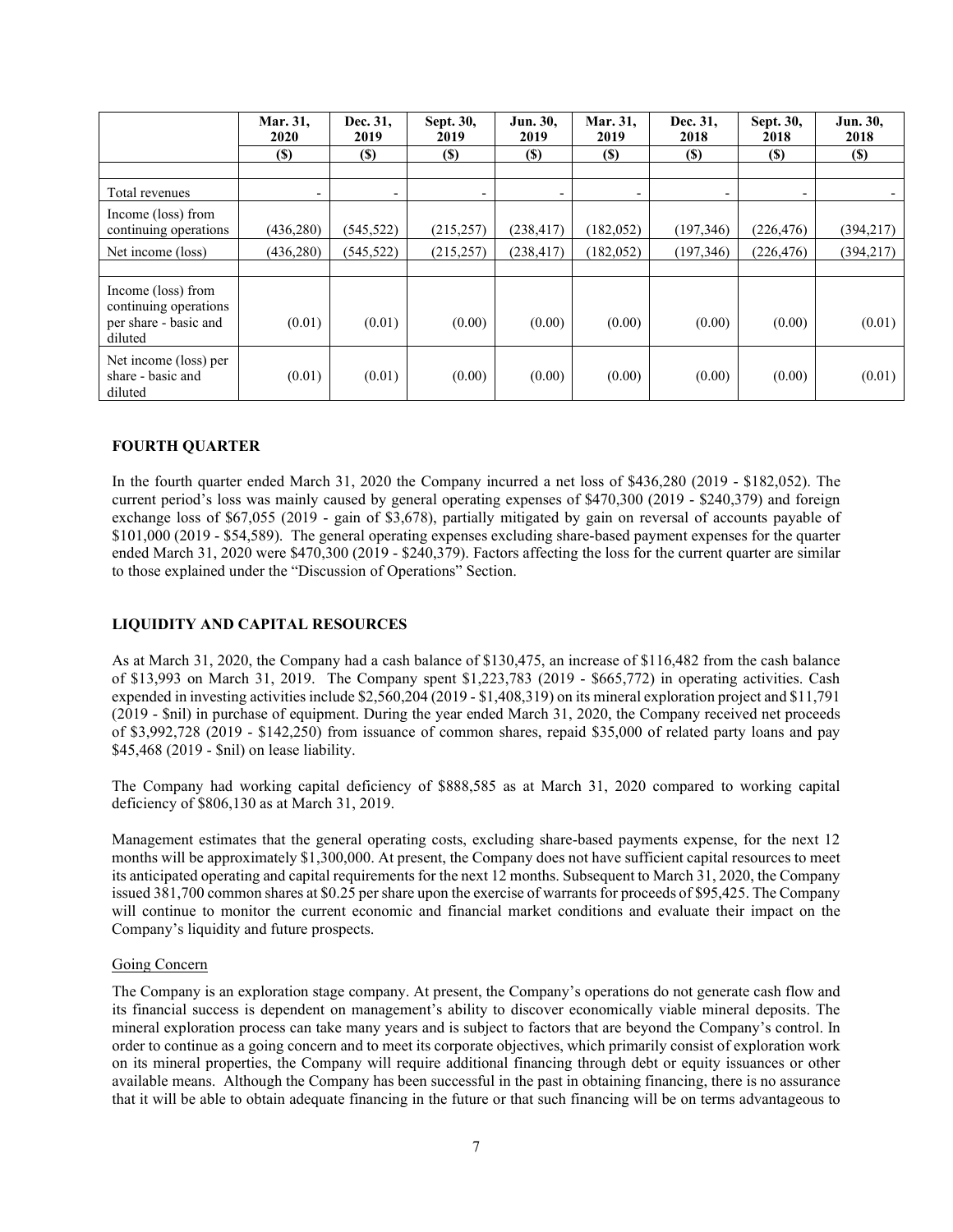the Company. Management believes it will be able to raise equity capital as required in the long term, but recognizes there will be risks involved that may be beyond their control. The annual and interim financial statements do not include any adjustments to the recoverability and classification of reduced asset amounts and classification of liabilities that might be necessary should the Company be unable to continue operations. These adjustments could be material. The Company is not subject to material externally-imposed capital constraints.

#### **OFF-BALANCE SHEET ARRANGEMENTS**

The Company does not have any off-balance sheet arrangements.

# **RELATED PARTY TRANSACTIONS**

Amounts due to related parties of \$94,389 (March 31, 2018 - \$344,171) were for services rendered to the Company by the directors and officers or companies controlled by its directors and officers or former directors and are unsecured, non-interest bearing, and have no specific terms of repayment.

During the year ended March 31, 2019, the Company received loans of \$35,000 from the President of the Company. During the year ended March 31, 2020, the Company received additional loans of \$25,400 from the President of the Company. The loans are unsecured, bear annual interest at 5% and are payable on demand. As at March 31, 2020, the Company had repaid the loan in full together with the accrued interest of \$890.

During the year ended March 31, 2020, the Company received loans of \$18,135 from a company controlled by a director of the Company. The loans are unsecured, bear annual interest at 5% and are payable on demand. As at March 31, 2020, the Company had repaid the loan in full together with the accrued interest of \$199.

Key management personnel include directors (executive and non-executive) and senior officers of the Company. The compensation paid or payable to key management personnel during the years ended March 31 is as follows:

|                                                                                          |    | 2020                            | 2019                                  |
|------------------------------------------------------------------------------------------|----|---------------------------------|---------------------------------------|
| Consulting fees<br>Office and miscellaneous<br>Professional fees<br>Share-based payments | \$ | 324,000 \$<br>74,031<br>238,412 | 324,000<br>7,500<br>61,763<br>130,878 |
| Total                                                                                    | S  | 636,443                         | 524,141                               |

The Company entered into the following transactions relating to key management personnel and entities over which they have control or significant influence during the year ended March 31, 2020:

- a) Incurred consulting fees of \$120,000 (2019 \$120,000) to a company controlled by the President of the Company.
- b) Incurred consulting fees of \$60,000 (2019 \$60,000) and office expenses of \$nil (2019 \$7,500) to a company controlled by a director of the Company.
- c) Incurred consulting fees of \$84,000 (2019 \$84,000) to a director of the Company.
- d) Incurred professional fees of \$15,961 (2019 \$9,413) and share issuance costs of \$10,220 (2019 \$nil) to a company which a director of the Company is an officer.
- e) Incurred professional fees of \$47,850 (2019 \$52,350) and management of \$60,000 (2019 \$60,000) to a company controlled by the Chief Financial Officer of the Company.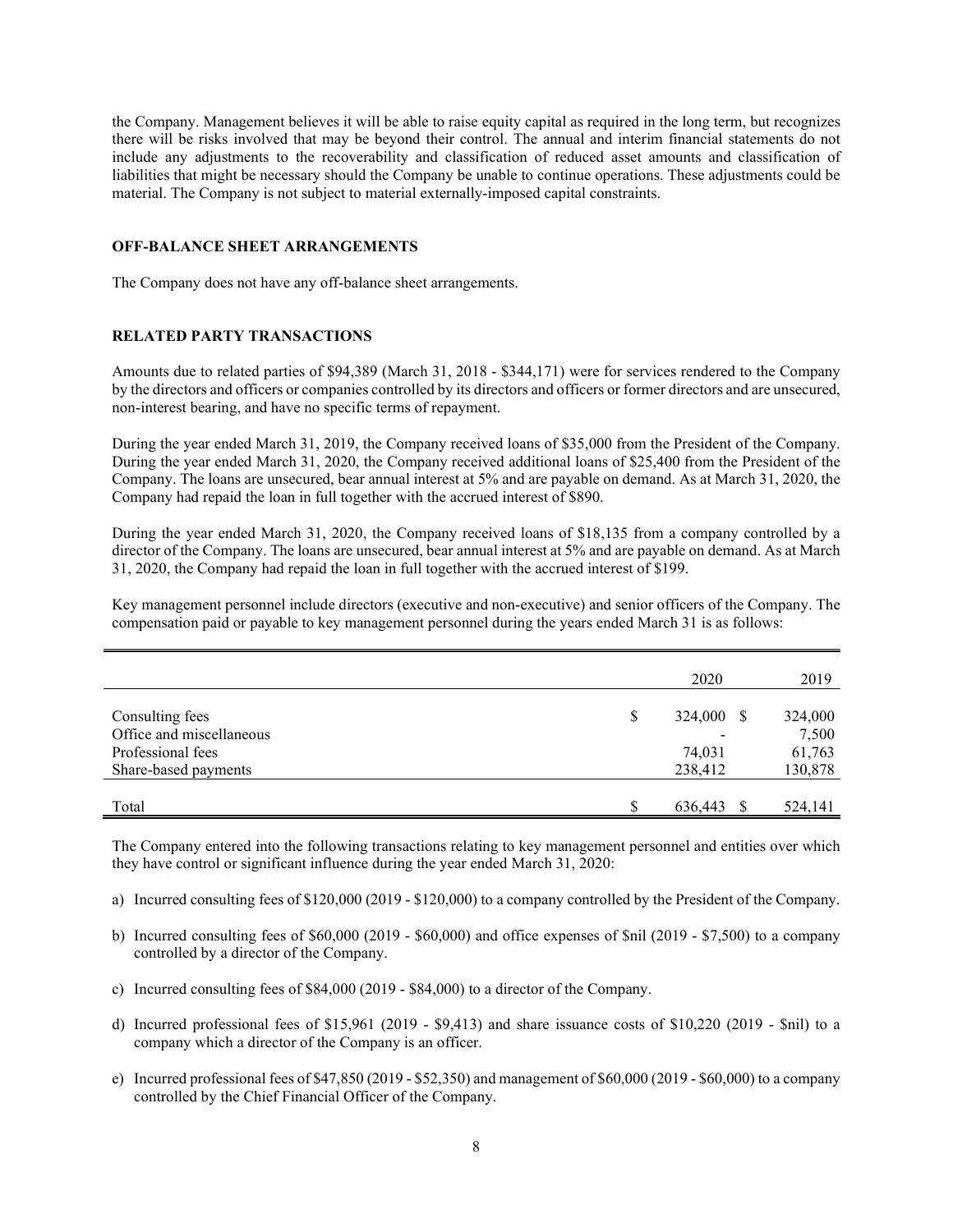The Company has entered into four consulting agreements with a director and three companies controlled separately by two directors and an officer of the Company for management and corporate consulting services for a total monthly fee of \$27,000 plus applicable taxes. These agreements are for a one year term and continue thereafter on a month to month basis and may be terminated with a six month notice or a termination payment equal to six months' remuneration.

### **CRITICAL ACCOUNTING ESTIMATES**

The preparation of the Company's consolidated financial statements requires management to make estimates and assumptions that affect the reported amounts of assets and liabilities at the date of the financial statements and reported amounts of expenses during the period. Actual results could differ from these estimates. The Company's management reviews these estimates and underlying assumptions on an ongoing basis, based on experience and other factors, including expectations of future events that are believed to be reasonable under the circumstances. Revisions to estimates are adjusted for prospectively in the period in which the estimates are revised. Significant areas requiring the use of management estimates include:

- i) The determination of the fair value of stock options and agent's warrants using stock pricing models, require the input of highly subjective assumptions, including the expected price volatility. Changes in the subjective input assumptions could materially affect the fair value estimate.
- ii) The determination of deferred income tax assets or liabilities requires subjective assumptions regarding future income tax rates and the likelihood of utilizing tax carry-forwards. Changes in these assumptions could materially affect the recorded amounts.

# **FINANCIAL INSTRUMENTS**

The Company classified its financial instruments as follows: cash and cash equivalents and restricted cash classified as subsequently measured at amortized cost; trade and other payables, amounts due to related parties, and loan payable to related party as subsequently measured at amortized cost financial liabilities. The carrying amount of financial assets and liabilities carried at amortized cost is a reasonable approximation of fair value due to the relatively short period to maturity of these financial instruments.

#### **Financial risk management**

The Company's financial risks arising from its financial instruments are credit risk, liquidity risk, interest rate risk and foreign exchange rate risk. The Company's exposures to these risks and the policies on how to mitigate these risks are set out below. Management manages and monitors these exposures to ensure appropriate measures are implemented on a timely and effective manner.

#### *Credit risk*

Credit risk is the risk of potential loss to the Company if the counter party to a financial instrument fails to meet its contractual obligations. The credit risk of the Company is associated with cash and cash equivalents and restricted cash. The credit risk with respect to its cash and cash equivalents and restricted cash is minimal as they are held with high-credit quality financial institutions. Management does not expect these counterparties to fail to meet their obligations.

#### *Liquidity risk*

Liquidity risk is the risk that the Company will not meet its obligations associated with its financial liabilities as they fall due. The Company performs cash flow forecasting for each fiscal year to ensure there is sufficient cash available to fund its projects and operations. As at March 31, 2020, the Company had a cash balance of \$130,475 and current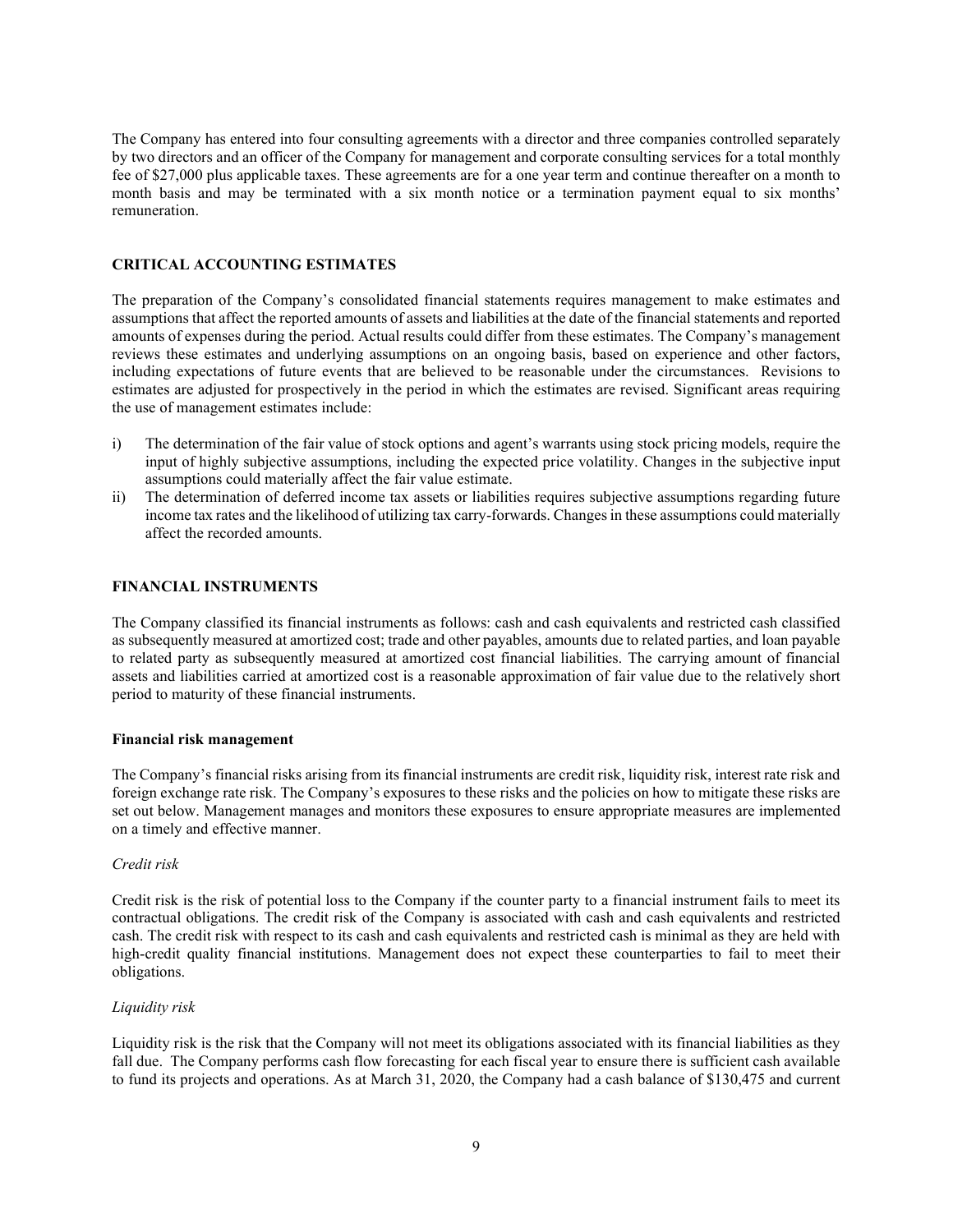liabilities of \$1,171,495. The Company's financial liabilities include trade and other payables which have contractual maturities of 30 days or are due on demand.

At present, the Company's operations do not generate cash flow. The Company's primary source of funding has been the issuance of equity securities through private placements and the exercise of stock options and warrants as well as loans from related parties. Despite previous success in completing these financings, there is no guarantee of obtaining future financings.

#### *Interest rate risk*

Interest risk is the risk that fair value or future cash flows of a financial instrument will fluctuate because of changes in the market interest rates. The Company is exposed to interest rate risk to the extent that the cash maintained at the financial institutions. The interest rate risks on cash and restricted cash are not considered significant due to their short-term nature and maturity.

#### *Foreign exchange rate risk*

Foreign exchange risk is the risk that fair value or future cash flows of a financial instrument will fluctuate because of changes in foreign exchange rates. The Company's functional currency is the Canadian dollar and major purchases are transacted in Canadian dollars. The Company funds certain operations, exploration and administrative expenses in the United States by using US dollars converted from its Canadian bank accounts. At March 31, 2020, the Company had financial assets of \$63,920 and financial liabilities of \$964,156 denominated in United States dollars. A 10% strengthening of the US dollar would affect net loss by approximately \$100,000. The Company does not hedge its foreign exchange risk.

# **OUTSTANDING SHARE DATA**

The Company had the following common shares, stock options and warrants outstanding as at the date of this report on a post consolidated basis:

| Issued and Outstanding Common shares | 93,493,203   |
|--------------------------------------|--------------|
| Stock options                        | 6,200,000    |
| Warrants                             | 33, 263, 679 |
|                                      |              |
|                                      | 132,956,882  |

# **CHANGES IN ACCOUNTING POLICIES INCLUDING INITIAL ADOPTION**

#### **New accounting policy**

#### IFRS 16 – Leases

This standard replaces IAS 17, Leases. IFRS 16 eliminates the classification as an operating lease and requires lessees to recognize a right-of-use asset and a lease liability in the statement of financial position for all leases, with exemptions permitted for short-term leases and leases of low value assets. In addition, IFRS 16 changes the definition of a lease; sets requirements on how to account for the asset and liability, including complexities such as non-lease elements, variable lease payments and option periods; changes the accounting for sale and leaseback arrangements; and introduces new disclosure requirements.

Under IFRS 16, a lessee recognizes a right-of-use asset representing its right to use the underlying asset and a lease liability representing its obligation to make lease payments. Right-of-use assets will be initially measured at cost, which includes the initial measurement of the lease liabilities and other costs, less lease incentives. Lease liabilities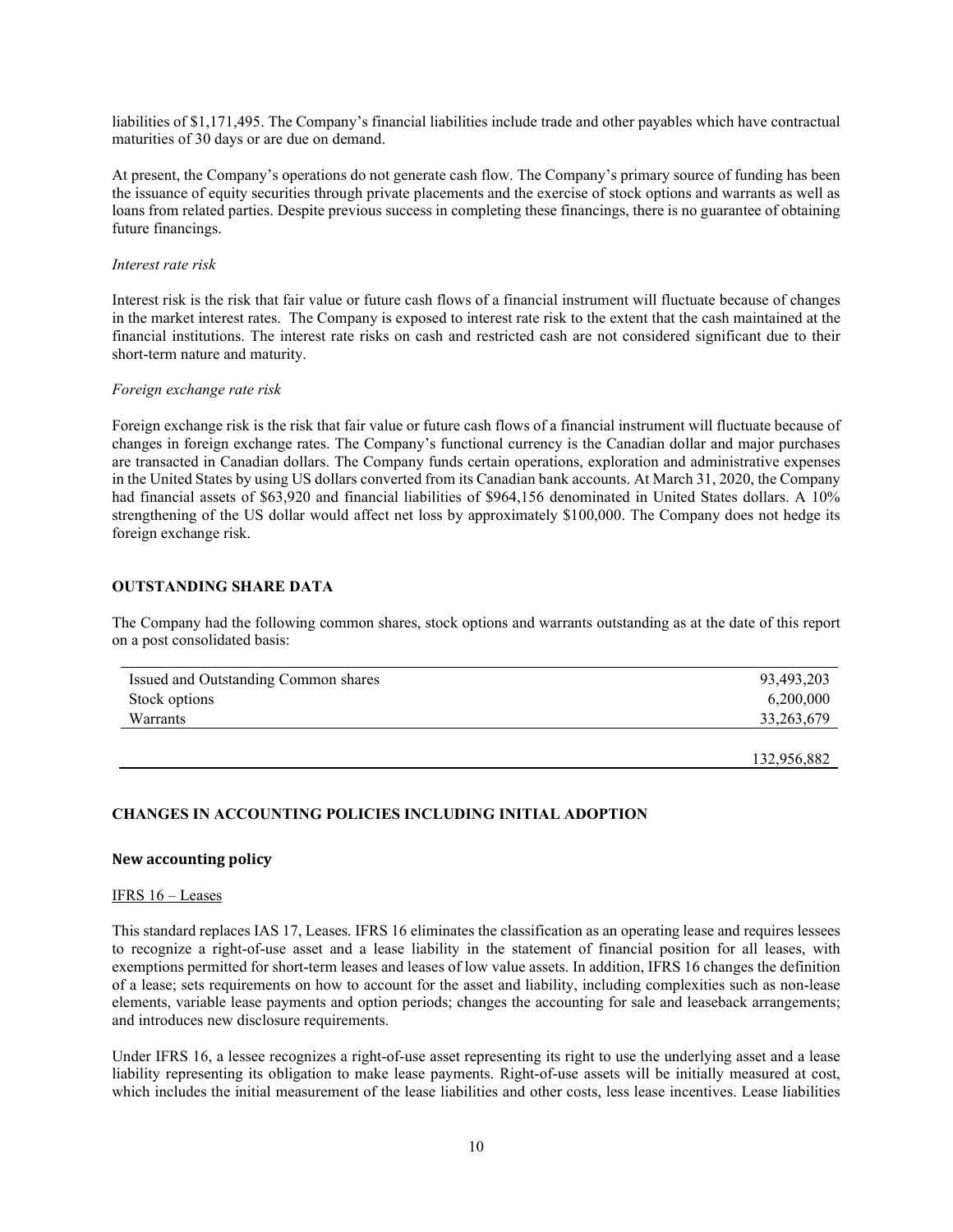will initially be measured at the present value of future lease payments and subsequently measured at amortized cost using the effective interest method.

At inception of a contract, the Company assesses whether a contract is, or contains a lease based on whether the contract conveys the right to control the use of an identified asset for a period of time in exchange for consideration.

The lease obligation is initially measured at the present value of the lease payments that are not paid at the commencement date, discounted using the interest rate implicit in the lease or, if that rate cannot be readily determined, the Company's incremental borrowing rate. Variable lease payments that do not depend on an index or rate are not included in the measurement of the lease obligation. The lease obligation is subsequently measured at amortized cost using the effective interest rate method. Right-of-use assets are depreciated over the lease term using the straight-line method as this most closely reflects the expected pattern of consumption of future economic benefits.

The Company adopted IFRS 16 on April 1, 2019. On initial adoption, the Company has elected to record right-of-use assets based on the corresponding lease obligation which relates to the Company's corporate office lease which expires on March 31, 2021. A right-of-use asset and lease obligation of \$96,702 were recorded as of April 1, 2019, with no impact on deficits. When measuring the present value of lease obligations, the Company discounted remaining lease payments using its incremental borrowing rate at April 1, 2019, which was a weighted-average rate of 12%.

| Lease commitments as at April 1, 2019                                   | S | 196,960   |
|-------------------------------------------------------------------------|---|-----------|
|                                                                         |   |           |
| Exclude operating costs which are considered variable lease payments    |   | (87,710)  |
| Effect of discounting using incremental borrowing rate at April 1, 2019 |   | (12, 548) |
| Lease obligation recognized at April 1, 2019                            |   | 96,702    |
| A continuity of the Company's lease liability is as follows:            |   |           |
| Lease obligation recognized at April 1, 2019                            | S | 96,702    |
| Interest accrued                                                        |   | 9,157     |
|                                                                         |   |           |
| Effect of discounting using incremental borrowing rate at April 1, 2019 |   | (54, 625) |
| Lease obligation recognized at March 31, 2020                           | S | 51,234    |

Future undiscounted lease payments included in the lease obligation are \$54,625. The Company's share of operating costs for the year ended March 31, 2020 were \$44,922 which are variable and were therefore expensed in net loss.

#### **RISK AND UNCERTAINTIES**

#### *Operating Hazards and Risks*

Mineral exploration involves many risks. The operations in which the Company has a direct or indirect interest will be subject to all the hazards and risks normally incidental to exploration, any of which could result in work stoppages and damage to persons or property or the environment and possible legal liability for any and all damage. Fires, power outages, labour disruptions, flooding, landslides and the inability to obtain suitable or adequate machinery, equipment or labour are some of the risks involved in the conduct of exploration programs. In addition, certain properties of the Company are located within the areas that may include Native American asserted traditional territories, and the exploration and development of these properties may affect or be perceived to affect asserted Native American rights and titles, which may cause permitting delays or opposition by Native American groups.

*Environmental Factors*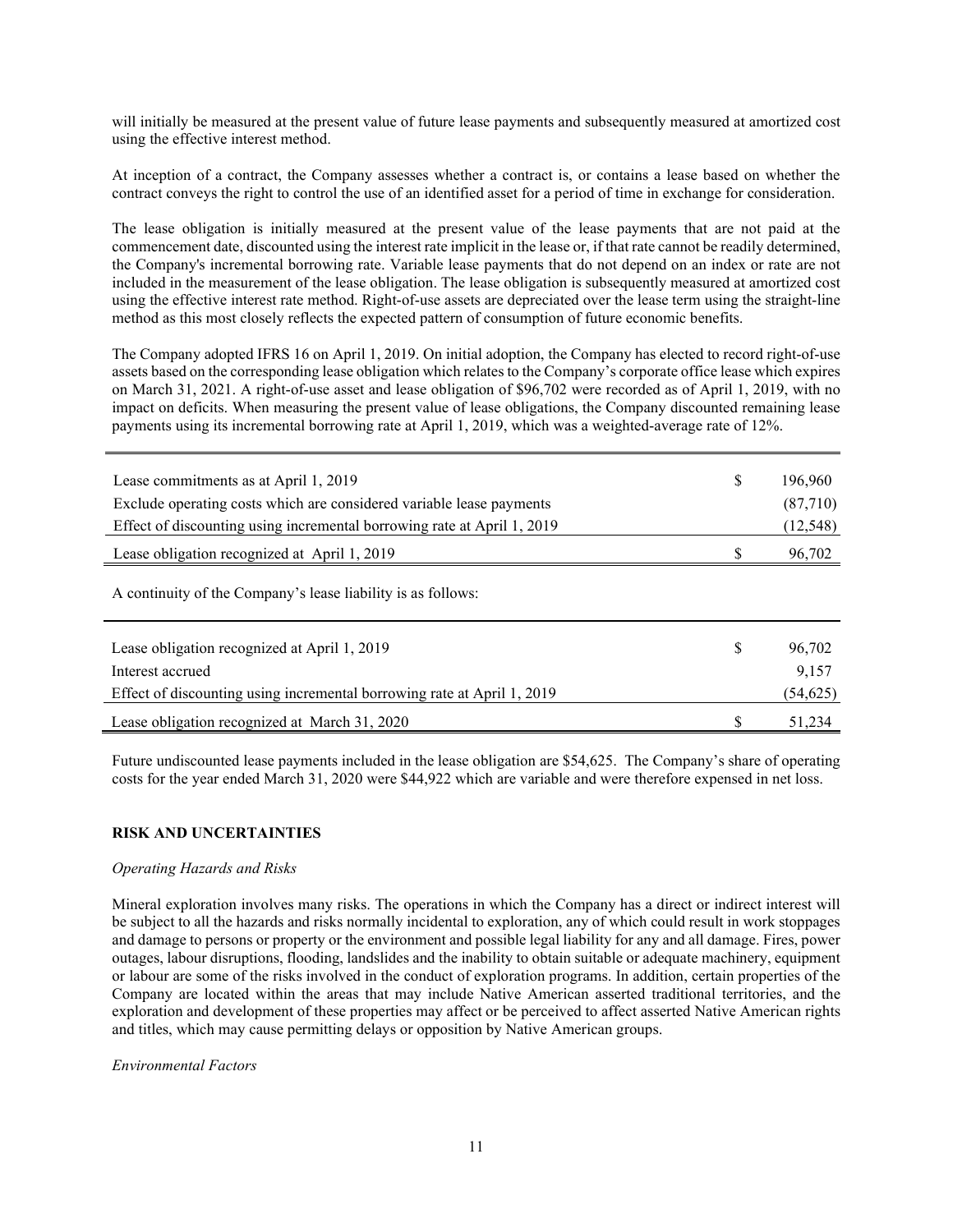The Company currently conducts exploration activities in South Dakota of US. Such activities are subject to various laws, rules and regulations governing the protection of the environment. Such legislation imposes rigorous standards on the mining industry to reduce or eliminate the effects of waste generated by extraction and processing operations and subsequently deposited on the ground or emitted into the air or water.

All phases of the Company's operations are subject to environmental regulation in the jurisdictions in which it operates. Environmental legislation is evolving in a manner which requires stricter standards and enforcement, increased fines and penalties for non-compliance, more stringent environmental assessments of proposed properties and a heightened degree of responsibility for companies and their officers, directors and employees. There is no assurance that future changes in environmental regulation, if any, will not adversely affect the Company's operations. The cost of compliance with changes in governmental regulations has the potential to preclude entirely the economic development of a property.

The Company is able to conduct its exploration within the provisions of the applicable environmental legislation without undue constraint on its ability to carry on efficient operations. The estimated annual cost of environmental compliance for all properties held by the Company in the exploration stage is minimal and pertains primarily to carrying out diamond drilling, trenching or stripping. Environmental hazards may exist on the Company's properties, which hazards are unknown to the Company at present, which have been caused by previous or existing owners or operators of the properties.

# *Governmental Regulation*

Exploration activities on the Company's properties are affected to varying degrees by: (i) government regulations relating to such matters as environmental protection, health, safety and labour; (ii) mining law reform; (iii) restrictions on production, price controls, and tax increases; (iv) maintenance of claims; (v) tenure; and (vi) expropriation of property. There is no assurance that future changes in such regulation, if any, will not adversely affect the Company's operations. Changes in such regulation could result in additional expenses and capital expenditures, restrictions on the availability of capital, competition, reserve uncertainty, potential conflicts of interest, title risks, dilution, and restrictions and delays in operations, the extent of which cannot be predicted.

The Company is at the exploration stage on all of its properties. Exploration on the Company's properties requires responsible best exploration practices to comply with company policy, government regulations, maintenance of claims and tenure. All mining activities in South Dakota, regardless of the private or public status of the land on which they occurs, are regulated through the South Dakota Mined Land Reclamation Act, and the South Dakota Mined Land Reclamation Regulations. The South Dakota Department of Environment of Natural Resources (DENR) administers the state mining laws; mining-related environmental permits are issued by the DENR and its governor appointed citizen boards.

If any of the Company's projects are advanced to the development stage, those operations will also be subject to various laws and regulations concerning development, production, taxes, labour standards, environmental protection, mine safety and other matters.

# *Additional Funding Requirements*

Further exploration on and development of, the Company's projects will require additional resources and funding. The Company currently does not have sufficient funds to fully develop these projects. In addition, any positive production decision, if achieved, would require significant funding for project engineering and construction. Accordingly, the continuing development of the Company's properties will depend upon the Company's ability to obtain financing through debt financing, equity financing, the joint venturing of projects, or other means. There is no assurance that the Company will be successful in obtaining the required financing for these or other purposes, including for general working capital.

# **FORWARD LOOKING STATEMENTS**